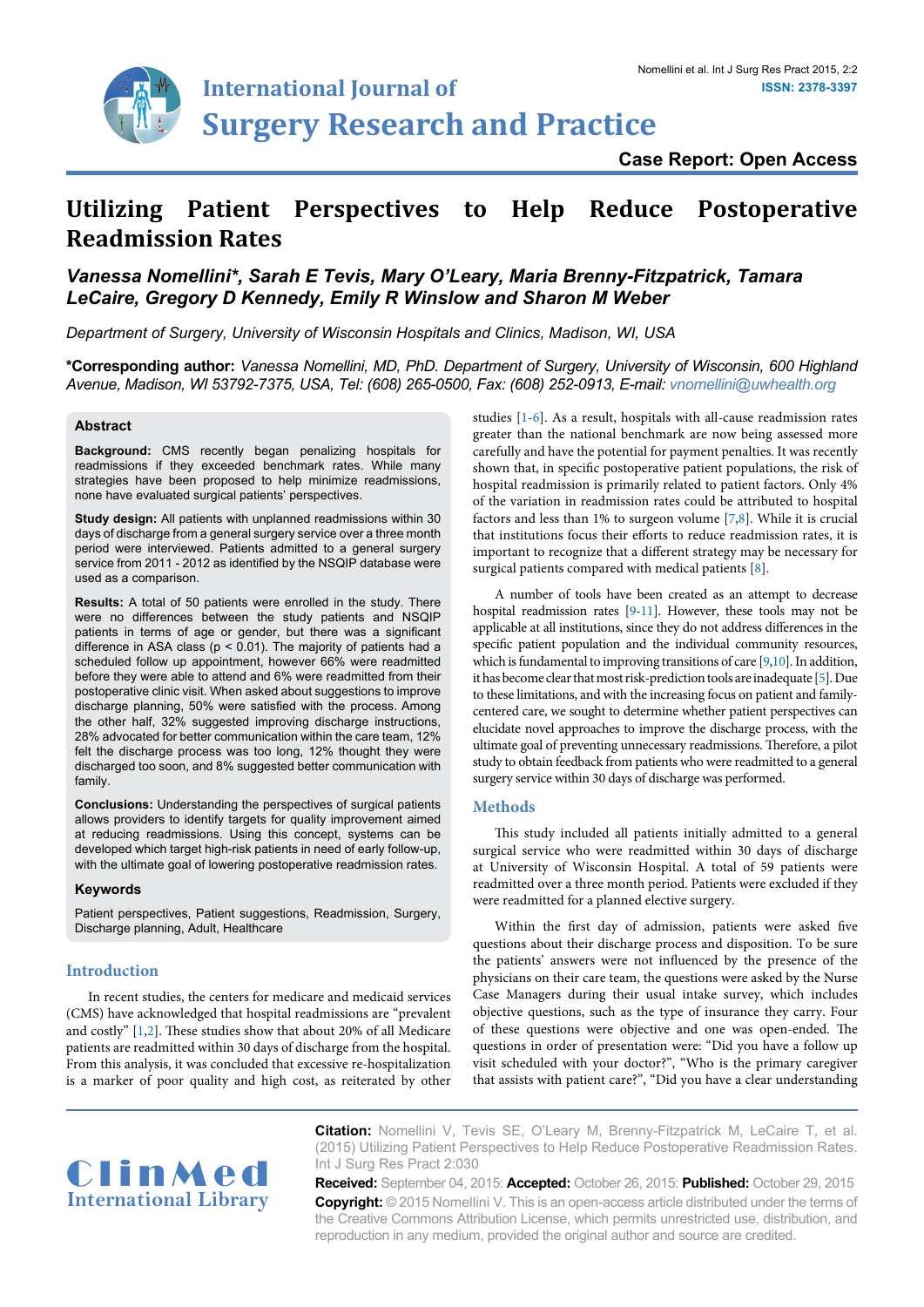<span id="page-1-0"></span>

|  |  | Table 1: Patient demographics compared with the 2011-2012 NSQIP database. |  |  |  |  |  |
|--|--|---------------------------------------------------------------------------|--|--|--|--|--|
|--|--|---------------------------------------------------------------------------|--|--|--|--|--|

|                    | <b>Study Population</b> | Readmitted NSQIP Patients 2011-2012 |         | All NSQIP Patients 2011-2012 |         |
|--------------------|-------------------------|-------------------------------------|---------|------------------------------|---------|
|                    | $N = 50$                | $N = 89$                            |         | $N = 948$                    |         |
|                    | n (%)                   | n (%)                               | p value | n (%)                        | p value |
| <b>Patient Age</b> |                         |                                     |         |                              |         |
| $18 - 49$          | 22 (44)                 | 36(40)                              |         | 337 (36)                     |         |
| $50 - 64$          | 12(24)                  | 30(34)                              |         | 338 (36)                     |         |
| $65+$              | 16 (32)                 | 23(26)                              | 0.47    | 273 (29)                     | 0.23    |
| Gender             |                         |                                     |         |                              |         |
| Male               | 21(42)                  | 42 (47)                             |         | 414 (44)                     |         |
| Female             | 29 (58)                 | 47 (53)                             | 0.56    | 534 (56)                     | 0.82    |
| <b>ASA Class</b>   |                         |                                     |         |                              |         |
|                    | 3(6)                    | 0                                   |         | 4(0.4)                       |         |
| Ш                  | 28 (56)                 | 2(2)                                |         | 62(7)                        |         |
| Ш                  | 15(30)                  | 52 (58)                             |         | 565 (60)                     |         |
| IV                 | 4(8)                    | 30(34)                              |         | 279 (29)                     |         |
| V                  | $\pmb{0}$               | 5(6)                                | < 0.01  | 38(4)                        | < 0.01  |

<span id="page-1-1"></span>**Table 2:** Readmission diagnosis.

| <b>Diagnosis</b>                               | Study<br>Population<br>$N = 50$<br>n (%) | <b>Readmitted</b><br><b>NSQIP Patients</b><br>2011-2012<br>$N = 89$<br>n (%) |
|------------------------------------------------|------------------------------------------|------------------------------------------------------------------------------|
| Intra-abdominal process requiring intervention | 15 (30)                                  | 26 (29)                                                                      |
| Nausea, vomiting, diarrhea                     | 11 (22)                                  | 13(15)                                                                       |
| Bowel obstruction                              | 10 (20)                                  | 16 (18)                                                                      |
| Superficial wound problem                      | 8(16)                                    | 14 (16)                                                                      |
| Hernia                                         | 2(4)                                     | <sup>0</sup>                                                                 |
| GI bleeding                                    | 1(2)                                     | 3(3)                                                                         |
| Pain                                           | 2(4)                                     | 3(3)                                                                         |
| Pseudocyst                                     | 1(2)                                     | 0                                                                            |
| Venous thromboembolism                         | O                                        | 3(3)                                                                         |
| Ascites                                        | 0                                        | 2(2)                                                                         |
| Other <sup>*</sup>                             | 1(2)                                     | 14 (16)                                                                      |

\* Includes diagnoses present in less than 2% of both groups. Diagnoses included: pancreatitis, thyrotoxicosis, marginal ulcer, urinary tract infection, adrenal insufficiency, cholecystitis, Clostridium difficile associated diarrhea, symptomatic anemia, and pneumonia.  $p = 0.84$ 

of your health care instructions when you left the hospital?", "Who is the primary caregiver that assists with patient care?", and "What suggestions do you have to improve planning for your discharge from the hospital?". The open ended questions were analyzed by content analysis and themes were identified by three separate individuals. The themes generated by all three individuals were then compared and found to be identical, providing validation for the results [[12](#page-4-9)].

To assure the demographics of our patient population was representative of our overall population, a comparison group of patients from our institutional NSQIP data was analyzed, inclusive of 2011 and 2012. The total number of patients included in this comparison arm was 948. Since our study group only included readmitted patients, we also compared the readmitted patients captured by NSQIP between 2011 and 2012 for a separate analysis. Of note, NSQIP captures readmissions up to 30 days after surgery, as opposed to 30 days after discharge, and includes all readmissions.

Chi square tests were used to evaluate for associations between patients in the study group and the NSQIP comparison group. Statistics were performed using SPSS statistical program (IBM, Armonk, New York). A p value of < 0.05 was considered statistically significant.

#### **Results**

#### **Patient demographics**

Of the 59 patients readmitted to a general surgery service during

the three month study period, nine were excluded because they were readmitted for a planned procedure. As a result, a total of 50 patients were included in the study. Based on admissions data, the total number of patients admitted to a general surgery service during the same period of time was 1,250, putting our overall readmission rate at 4%, which is lower than our overall institutional readmission rate of around 10% [[13\]](#page-4-10).

[Table 1](#page-1-0) shows the characteristics of the population studied. In order to determine whether patients were representative of the overall group of readmitted patients, comparison was made to those captured in NSQIP from 2011 to 2012. As shown in [table 1,](#page-1-0) there was no significant difference in age or gender between the readmitted patients from the current study and those who were readmitted between 2011 and 2012 as identified by NSQIP. When comparing ASA class, on the other hand, there were no patients in the current study who were ASA class 5. As a result, there was a significant difference between the study group and the patients identified by NSQIP. To be sure this was adequate sampling, the study group was also compared to the overall population of patients admitted to a general surgery service between 2011 and 2012 identified by NSQIP and no differences were found between age or gender, but ASA class was statistically different [\(Table 1\)](#page-1-0).

#### **Reasons for readmission**

When analyzing the reasons for readmission in our study group, a severe intra-abdominal process requiring intervention was the most frequent diagnosis (30%) as shown in [table 2.](#page-1-1) These processes included intra-abdominal abscess, bleeding, perforation, or evisceration requiring an operation or invasive procedure. Other common reasons were nausea, vomiting, and dehydration with no identifiable cause (22%), bowel obstruction (20%), and a superficial wound problem (16%). Less frequently patients were readmitted with a hernia (4%), GI bleeding (4%), uncontrolled pain with no identifiable source (4%), and development of a pancreatic pseudocyst after a laparoscopic cholecystectomy (2%).

When comparing these readmission diagnoses with NSQIP, an additional eleven diagnoses were identified. These are indicated in [table 2](#page-1-1) as "other", as they were found to be present in less than 2% of patients in both groups. These diagnoses included pancreatitis, thyrotoxicosis, marginal ulcer, UTI, adrenal insufficiency, cholecystitis, Clostridium difficile associated diarrhea, symptomatic anemia, and pneumonia. There was no statistical difference between these two groups ( $p = 0.84$ ).

## **Patient and family involvement**

During the intake survey, the patients answered the questions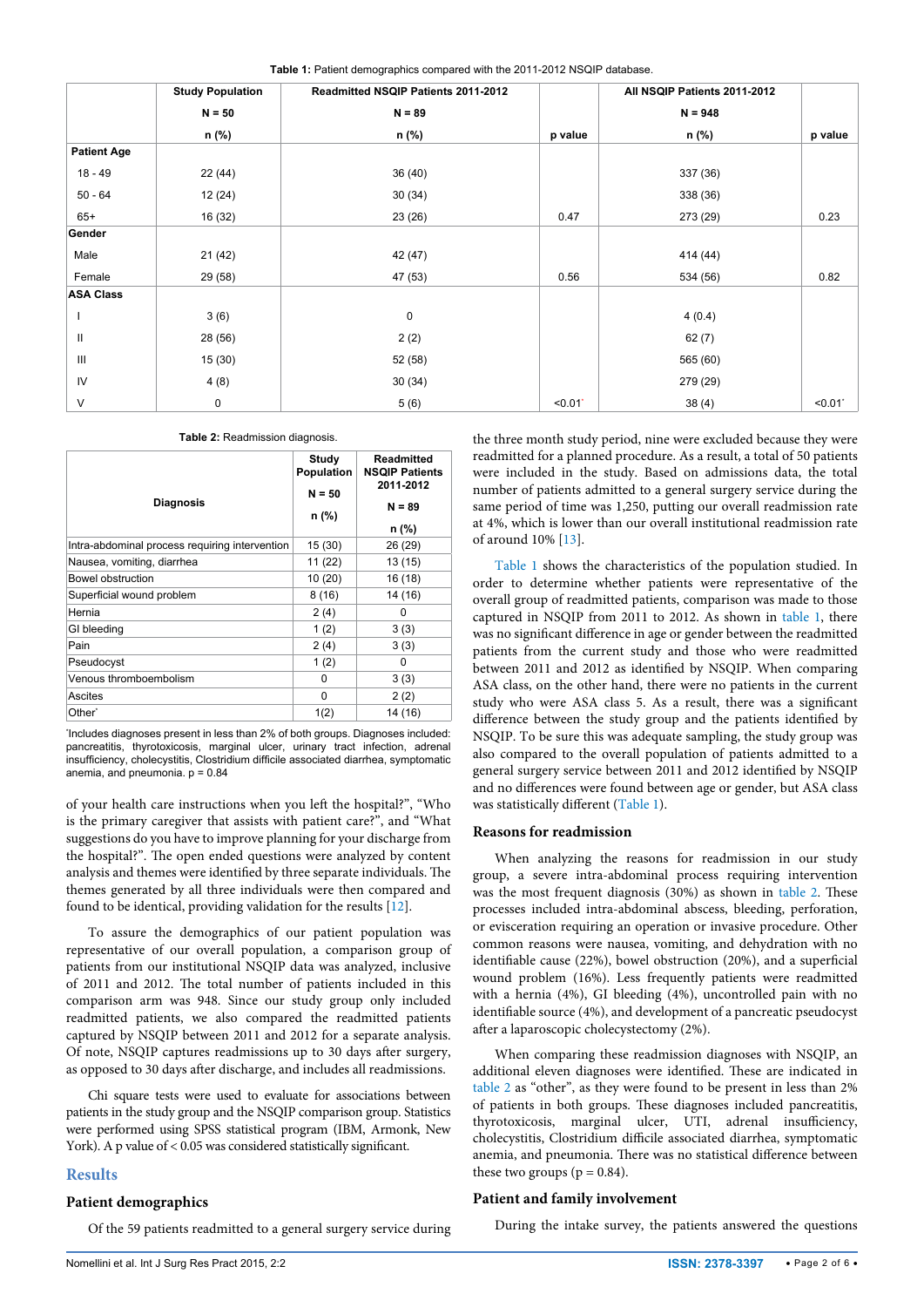<span id="page-2-1"></span>

<span id="page-2-0"></span>

|                                       | n  | %              |
|---------------------------------------|----|----------------|
| Who answered the interview questions? |    |                |
| Patient                               | 36 | 72             |
| Family member                         | 11 | 22             |
| <b>Both</b>                           | 3  | 6              |
| Who is the primary caregiver?         |    |                |
| Self care                             | 23 | 46             |
| Spouse                                | 14 | 28             |
| Other family member                   | 10 | 20             |
| Facility                              | 2  | 4              |
| No answer                             | 1  | $\overline{2}$ |

directly 72% of the time [\(Table 3\)](#page-2-0); 22% of the time, questions were answered by a family member. In 6% of the cases, both the patient and a family member answered the questions. When asked who the primary caregiver was, 46% cared for themselves, 28% were cared for by their spouse, 20% were cared for by another family member, 4% were cared for by a facility, and 2% had no answer [\(Table](#page-2-0) 3).

#### **Follow up appointment**

Only 82% of patients stated they had a follow up visit with their doctor. Of those who had a scheduled appointment, only 28% of the patients were able to attend. 66% were readmitted before their scheduled appointment and 6% were readmitted at their first clinic visit. Charts were subsequently reviewed to verify this, and there was 100% correlation with patient answers.

#### **Timing of readmission**

With the discovery that the majority of patients were being readmitted prior to their follow up appointment, further investigation regarding the time between discharge and readmission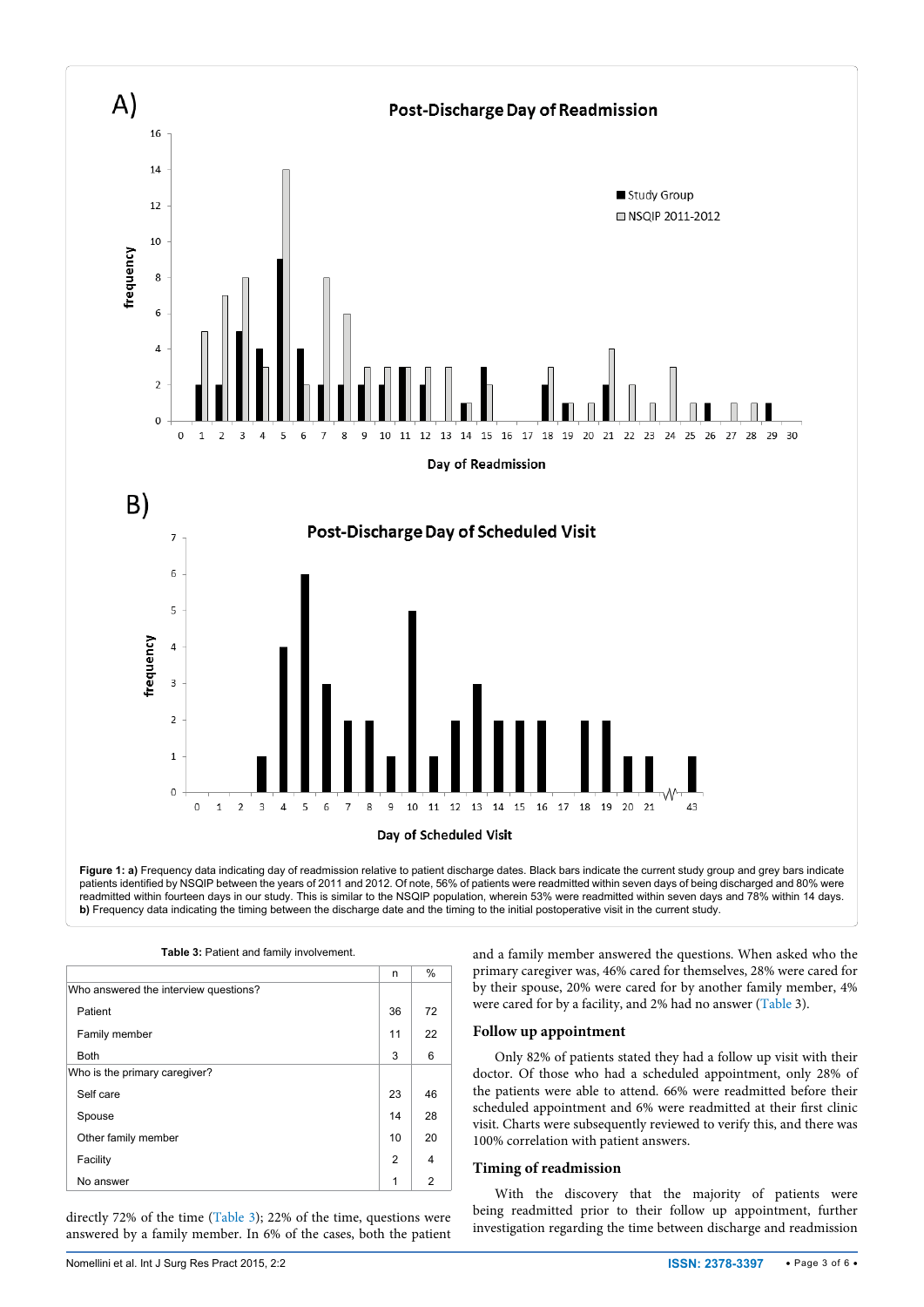was performed. 56% of patients were readmitted within seven days of being discharged and 80% were readmitted within fourteen days ([Figure 1a](#page-2-1)). This is similar to the NSQIP population, wherein 53% were readmitted within seven days of discharge and 78% within 14 days [\(Figure 1a\)](#page-2-1). On further evaluation of the patients' charts, the average number of days between the day of discharge and the day of the scheduled appointment was eleven. The distribution of the scheduled follow up appointments is delineated in [figure 1b](#page-2-1).

#### **Patient suggestions for improving the discharge process**

In response to the question regarding whether they had a clear understanding of their healthcare instructions when they left the hospital, 88% said they did, 10% said they didn't, and 2% did not answer. Of those who said no: one patient said they chose not to engage in the discharge instructions, one did not find the discharge instructions helpful, one did not understand the discharge instructions, one said no one explained the discharge instructions to them, one did not feel well enough to listen, and one was discharged to a long term acute care facility with no discharge instructions given to them directly.

Forty-nine percent of patients said they had no suggestions to improve discharge planning. Of the 51% who did have suggestions, six different themes were identified [\(Figure 2\)](#page-3-0). About one-third of those who had suggestions stated that there was either wrong or not enough information on their discharge instructions. Another third indicated that there could be better communication within the team, including residents, nurses, faculty, and other staff involved in their care. As for the remaining third, 12% felt that the discharge process could be expedited, 12% thought they were discharged too soon, 8% indicated that the care team should ensure communication of the discharge instructions with family members, and 8% had responses that were unrelated to the discharge process. Specifically, one patient did not want to be required to have tube feeds anymore and one did not want to have difficulty sleeping anymore.

#### **Discussion**

Overall, this study demonstrated that patients' opinions on the discharge process can be identified and can relay pertinent information that otherwise may not have been recognized. In particular, this study showed that the majority of our surgical patients are readmitted prior to their follow up appointment. In addition, patients' perspectives on the discharge process revealed a number of systems-level problems that may contribute to their readmission.

Various strategies to help reduce readmission rates have been developed in a number of states. One example is the STARR initiative (State Action on Avoidable Re-hospitalization), in which the entire state, rather than an individual institution, is responsible for the discharge disposition of the patient across all levels of need [\[9](#page-4-4)]. Project RED (or Re-Engineered Discharge), provides a step-by-step plan for practitioners to follow at discharge to ensure proper education of both the patient and all caregivers involved after discharge [[10\]](#page-4-6). Project BOOST (or Better Outcomes by Optimizing Safe Transitions) has been implemented in at least six hospitals across Illinois in order to improve the transition from hospital to home [\[14\]](#page-4-11). Finally, the Madison VA has developed C-TraC (or Coordinated Transitional Care Program) which is a telephone-based initiative within the VA system which aims to improve post-discharge outcomes [[15](#page-5-0)]. These tools have been shown to be very effective in reducing hospital readmissions, but clearly demonstrate that the effectiveness of a program involves in-depth understanding of the institution's patient population and causes for readmission [[9,](#page-4-4)[10,](#page-4-6)[16](#page-5-1)[,17\]](#page-5-2). Additionally, there are likely subsets of patients, such as the elderly, that require a more complex assessment of their needs at discharge to ensure proper transition from the acute inpatient setting to the next level of care [[17](#page-5-2)[,18](#page-5-3)].

With the initiation of the hospital consumer assessment of healthcare providers and systems (HCAHPS) survey, patient input into their own healthcare is becoming increasingly more influential [[19](#page-5-4)-[21](#page-5-5)]. A number of studies have shown that improving the discharge process overall can lead to significant decreases in health care costs and improve flows in hospital utilization [\[3,](#page-4-12)[10](#page-4-6)[,11,](#page-4-5)[22\]](#page-5-6). In addition, other studies demonstrate that improving the discharge process significantly improves patient satisfaction and lowers riskadjusted 30-day readmission rates [\[23](#page-5-7)[,24\]](#page-5-8).

From some of the objective questions used in the current study, simple solutions to avoid unnecessary readmissions were identified. For one, 18% did not have a follow up appointment scheduled. With

<span id="page-3-0"></span>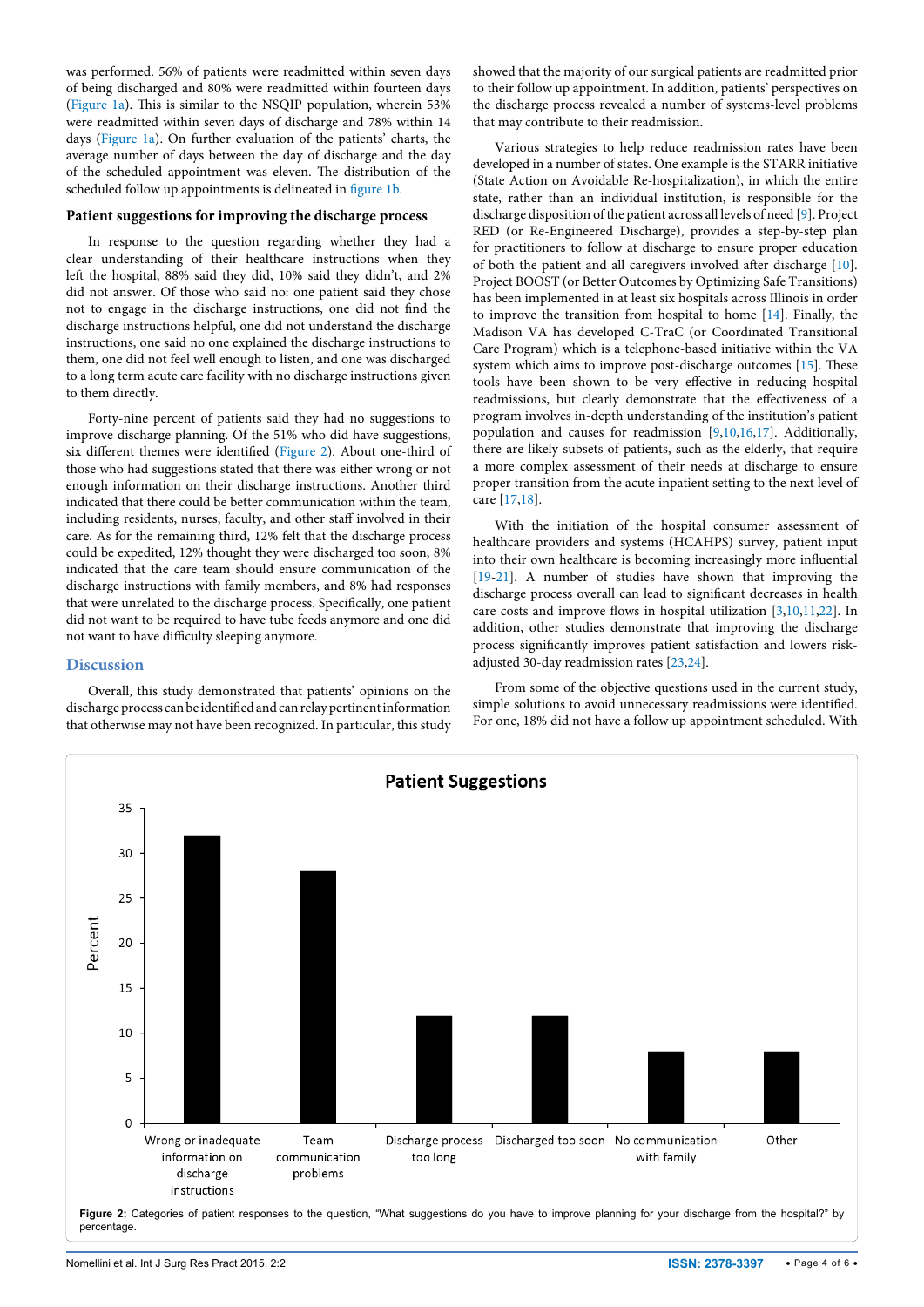the use of an electronic medical record, ensuring that patients have a follow up appointment scheduled should be an automatic part of the discharge order set. Of those who did have a postoperative visit scheduled, the mean was 11 days after discharge. This is quite striking, as 56% of patients were readmitted within 7 days of discharge and 80% within 14 days. We recently published a study showing that the two largest risk factors contributing to postoperative readmission are multiple complications and short length of stay [[25](#page-5-9)]. Taken together, these studies suggest that earlier follow up or a delay in discharge may be indicated for high risk patients.

For both the current study population, as well as the patients identified by NSQIP, the patients at the highest risk for readmission were those who underwent a colorectal or hepatobiliary procedure (data not shown). However, these are also one of the more frequently performed operations within the general surgery department. In a concurrent study at our institution, we have identified factors which predict readmission 30 days from discharge in general surgery patients based on NSQIP data (accepted for publication). These include preoperative steroid use, bleeding disorders, increased operative time, prolonged length of stay, and in-hospital complications. From this, a validated nomogram was created which can identify patients at high risk for readmission. Others have also shown that overall complication rates and pre-operative comorbidities are strong predictors of surgical readmissions [\[4](#page-4-13)-[6,](#page-4-1)[25-](#page-5-9)[29](#page-5-10)]. With the ability to predict those who are at high risk for readmission, the timing of follow up appointments can be individually tailored in a more effective manner.

Perhaps the most powerful information comes from the subjective question. Of those who had a suggestion, about one third of the study population admitted that their discharge instructions were wrong or did not have enough information. To remedy this, more detailed discharge order sets that are specific to each subspecialty have been constructed. In addition, discharge instructions are being audio recorded so that patients or family members can listen after discharge.

Not unexpectedly, another third of patients noted team communication problems. One way we have attempted to combat this problem is by utilizing a multidisciplinary rounding technique. In this model, all teams involved in patient care – including nursing, nutrition, pharmacy, physical and occupational therapy, and social work – participate in daily rounds. This creates a system of checks and balances to ensure that all aspects of the patient's needs are accounted for and aims to ensure that a long term plan is in place prior to discharge.

One other major suggestion made by patients is directly related to the discharge process itself. Many thought the process was too long and others felt that there was not enough communication with the family members. As a result, a discharge collaborative project at our institution has been created in which providers are required to communicate an anticipated discharge date with the patient each day, as well as a confirmed date and time, once known. While the data are still being collected on this project, it has become evident that the discharge process has become much more organized and efficient within various hospital units, which is in accordance with studies published elsewhere [\[4,](#page-4-13)[10](#page-4-6)[,21,](#page-5-5)[22\]](#page-5-6). In addition, we are attempting to reorganize our surgical clinics to be able to accommodate patients who have issues postoperatively that can be managed in the clinic setting. This will hopefully result in decreasing the burden to the emergency department and eliminating any unnecessary hospital readmissions.

The main limitation to this study is the small sample size. As this was a pilot study, the aim was mainly to gather specific information from the patients so that more robust data could be collected in future studies. Currently, these data are being utilized to configure largerscale projects in which more detailed patient interviews are being performed. Another limitation is that the data collected was from a single institution. However, as iterated above, many of the universal tools to reduce readmissions do not take into account the needs of the individual characteristics of its patient population. As such, limiting the study to our institution—or, at most, hospitals in the surrounding community—is more valuable for analysis and creates an opportunity for more individualized care. Another limitation is that we assessed patients who were readmitted within thirty days of discharge, rather than thirty days of surgery, which is the parameter used for NSQIP. Despite this, there was no difference in patient age or gender between the NSQIP readmitted patients and those in our study, which was likely due to the fact that the majority of patients were readmitted before 14 days and these patients were captured in NSQIP. However, in the study group, more patients had a lower ASA class compared with both the readmitted and the combined NSQIP patient population, indicating that the study population was less moribund. Finally, approximately 22% of the time, questions were answered by a family member. As other studies have shown, patient satisfaction responses are very different if the patient versus family member answers the questions [[30\]](#page-5-11).

In summary, the use of patient perspectives to help identify improvements in the discharge process may help characterize the individual needs of patients as they transition out of the acute inpatient setting. With this information, institutional changes can be made to improve the transitions of care, with the ultimate goal of reducing readmission rates. Future studies will require cost analysis to determine whether changes made at our institution correlate with a reduction in health care spending and hospital utilization.

## **Acknowledgements**

We would like to acknowledge Glen Leverson, PhD for providing statistical advice for this study. Dr. Sharon Weber had full access to all of the data in the study and takes responsibility for the integrity of the data and the accuracy of the data analysis.

# **References**

- <span id="page-4-0"></span>1. [United States. Congress. House. Committee on Ways and Means.](https://www.hathitrust.org/usdocs_registry/catalog/884607de-a532-43a6-8169-939ea2c7cc41)  [Subcommittee on Health \(2008\) Medicare Payment Advisory Commission's](https://www.hathitrust.org/usdocs_registry/catalog/884607de-a532-43a6-8169-939ea2c7cc41)  [annual March report: hearing before the Subcommittee on Health of the](https://www.hathitrust.org/usdocs_registry/catalog/884607de-a532-43a6-8169-939ea2c7cc41)  [Committee on Ways and Means, U.S. House of Representatives, One](https://www.hathitrust.org/usdocs_registry/catalog/884607de-a532-43a6-8169-939ea2c7cc41)  [Hundred Tenth Congress, first session, March 1, 2007. Washington: U.S.](https://www.hathitrust.org/usdocs_registry/catalog/884607de-a532-43a6-8169-939ea2c7cc41)  [G.P.O: For sale by the Supt. of Docs., U.S. G.P.O.](https://www.hathitrust.org/usdocs_registry/catalog/884607de-a532-43a6-8169-939ea2c7cc41)
- <span id="page-4-8"></span>2. [Jencks SF, Williams MV, Coleman EA \(2009\) Rehospitalizations among patients](http://www.ncbi.nlm.nih.gov/pubmed/19339721)  [in the Medicare fee-for-service program. N Engl J Med 360: 1418-1428.](http://www.ncbi.nlm.nih.gov/pubmed/19339721)
- <span id="page-4-12"></span>3. [Benbassat J, Taragin M \(2000\) Hospital readmissions as a measure of quality](http://www.ncbi.nlm.nih.gov/pubmed/10789599)  [of health care: advantages and limitations. Arch Intern Med 160: 1074-1081.](http://www.ncbi.nlm.nih.gov/pubmed/10789599)
- <span id="page-4-13"></span>4. [Feigenbaum P, Neuwirth E, Trowbridge L, Teplitsky S, Barnes CA, et al.](http://www.ncbi.nlm.nih.gov/pubmed/22354212)  [\(2012\) Factors contributing to all-cause 30-day readmissions: a structured](http://www.ncbi.nlm.nih.gov/pubmed/22354212)  [case series across 18 hospitals. Med Care 50: 599-605.](http://www.ncbi.nlm.nih.gov/pubmed/22354212)
- <span id="page-4-7"></span>5. [Kansagara D, Englander H, Salanitro A, Kagen D, Theobald C, et al. \(2011\)](http://www.ncbi.nlm.nih.gov/pubmed/22009101)  [Risk prediction models for hospital readmission: a systematic review. JAMA](http://www.ncbi.nlm.nih.gov/pubmed/22009101)  [306: 1688-1698.](http://www.ncbi.nlm.nih.gov/pubmed/22009101)
- <span id="page-4-1"></span>6. [Lucas DJ, Haider A, Haut E, Dodson R, Wolfgang CL, et al. \(2013\) Assessing](http://www.ncbi.nlm.nih.gov/pubmed/24022435)  [readmission after general, vascular, and thoracic surgery using ACS-NSQIP.](http://www.ncbi.nlm.nih.gov/pubmed/24022435)  [Ann Surg 258: 430-439.](http://www.ncbi.nlm.nih.gov/pubmed/24022435)
- <span id="page-4-2"></span>7. [Hyder O, Dodson RM, Nathan H, Schneider EB, Weiss MJ, et al. \(2013\)](http://www.ncbi.nlm.nih.gov/pubmed/24108580)  [Influence of patient, physician, and hospital factors on 30-day readmission](http://www.ncbi.nlm.nih.gov/pubmed/24108580)  [following pancreatoduodenectomy in the United States. JAMA Surg 148:](http://www.ncbi.nlm.nih.gov/pubmed/24108580)  [1095-1102.](http://www.ncbi.nlm.nih.gov/pubmed/24108580)
- <span id="page-4-3"></span>8. [Weber SM, Greenberg CC \(2014\) Medicare Hospital Readmission Reduction](http://www.ncbi.nlm.nih.gov/pubmed/25017133)  [Program: what is the effect on surgery? Surgery 156: 1066-1068.](http://www.ncbi.nlm.nih.gov/pubmed/25017133)
- <span id="page-4-4"></span>9. [Boutwell AE, Johnson MB, Rutherford P, Watson SR, Vecchioni N, et al.](http://www.ncbi.nlm.nih.gov/pubmed/21734200)  [\(2011\) An early look at a four-state initiative to reduce avoidable hospital](http://www.ncbi.nlm.nih.gov/pubmed/21734200)  [readmissions. Health Aff \(Millwood\) 30: 1272-1280.](http://www.ncbi.nlm.nih.gov/pubmed/21734200)
- <span id="page-4-6"></span>10. [Jack BW, Chetty VK, Anthony D, Greenwald JL, Sanchez GM, et al. \(2009\)](http://www.ncbi.nlm.nih.gov/pubmed/19189907)  [A reengineered hospital discharge program to decrease rehospitalization: a](http://www.ncbi.nlm.nih.gov/pubmed/19189907)  [randomized trial. Ann Intern Med 150: 178-187.](http://www.ncbi.nlm.nih.gov/pubmed/19189907)
- <span id="page-4-5"></span>11. [Landman JH \(2013\) A statewide partnership for reducing readmissions.](http://www.ncbi.nlm.nih.gov/pubmed/23795382)  [Healthc Financ Manage 67: 79-86.](http://www.ncbi.nlm.nih.gov/pubmed/23795382)
- <span id="page-4-9"></span>12. [Savin-Baden M, Major CH \(2012\) Qualitative research: the essential guide](https://books.google.co.in/books/about/Qualitative_Research.html?id=288XkgEACAAJ&redir_esc=y)  [to theory and practice. Milton Park, Abingdon, Oxon; New York: Routledge.](https://books.google.co.in/books/about/Qualitative_Research.html?id=288XkgEACAAJ&redir_esc=y)
- <span id="page-4-10"></span>13. [Tevis SE, Kohlnhofer BM, Weber SM, Kennedy GD \(2014\) Postdischarge](http://www.ncbi.nlm.nih.gov/pubmed/25150195)  [complications are an important predictor of postoperative readmissions. Am](http://www.ncbi.nlm.nih.gov/pubmed/25150195)  [J Surg 208: 505-510.](http://www.ncbi.nlm.nih.gov/pubmed/25150195)
- <span id="page-4-11"></span>14. [Williams MV, Li J, Hansen LO, Forth V, Budnitz T, et al. \(2014\) Project](http://www.ncbi.nlm.nih.gov/pubmed/25010589)  [BOOST implementation: lessons learned. South Med J 107: 455-465.](http://www.ncbi.nlm.nih.gov/pubmed/25010589)